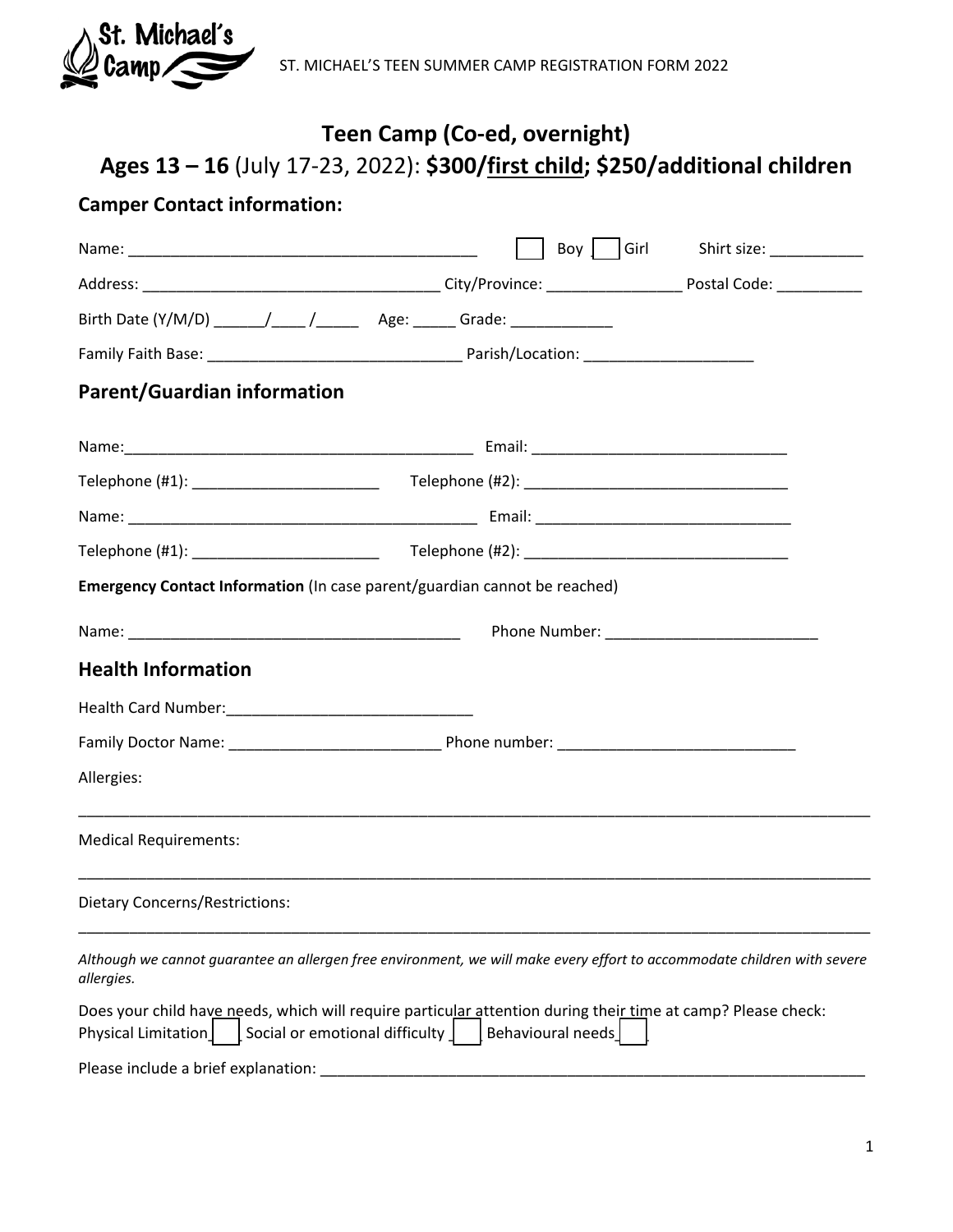

### **Medication Policy and Release**

Michael's

All medication (except inhalers and EpiPen's), must be submitted to the camp upon arrival at camp. Medication must be in the original bottle or packaging. Camp staff administering medication are certified in Standard First Aid, but are not health care professionals. The nearest hospital is 30 minutes away by car. NO medication (including non-prescription) will be administered without verbal consent of a parent/guardian (along with written consent indicated below), unless under specific and individual order of a physician.

\_\_\_\_\_\_\_\_\_\_\_\_\_\_\_\_\_\_\_\_\_\_\_\_\_\_\_\_\_\_\_\_\_\_\_\_\_\_\_\_\_\_\_\_\_\_\_\_\_\_\_\_\_\_\_\_\_\_\_\_\_\_\_\_\_\_\_\_\_\_\_\_\_\_\_\_\_\_\_\_\_\_\_\_\_\_\_\_\_\_\_\_\_

**I/we have provided** the following medications and give consent for them to be dispensed at the request/need of my/our child:\_\_\_\_\_\_\_\_\_\_\_\_\_\_\_\_\_\_\_\_\_\_\_\_\_\_, \_\_\_\_\_\_\_\_\_\_\_\_\_\_\_\_\_\_\_\_\_\_\_\_\_\_\_\_, \_\_\_\_\_\_\_\_\_\_\_\_\_\_\_\_\_\_\_\_\_\_\_\_\_\_\_\_,

In the event that **I/we are unavailable, I/we do hereby give consent** for all emergency medical care (including surgery, if deemed necessary and recommended by the attending physician(s) prescribed by a duly licensed physician for my child in the event of injury or illness during the above-named event/activity. This emergency medical care may be given under whatever conditions are deemed necessary, so as to preserve and protect life, limb, health and well-being of my child.

#### **Responsibility for Drop off and Pick-up of Campers Under 18**

\_\_\_\_\_\_\_\_\_\_\_\_\_\_\_\_\_\_\_\_\_\_\_\_\_\_\_\_\_, \_\_\_\_\_\_\_\_\_\_\_\_\_\_\_\_\_\_\_\_\_\_\_\_\_\_\_\_\_.

**I/we** fully acknowledge that whoever is delivering my child(ren) to camp MUST SIGN IN at registration upon arrival.

\_\_\_\_\_\_ **I/we**, parent(s)/guardian(s) of the camper(s), will be picking up my child from camp.

**I/we** have arrangements for someone other than myself/ourselves to pick up my child from camp.

| Name:                       | Cell# |
|-----------------------------|-------|
| Relationship to camper:     |       |
| <b>Additional Comments:</b> |       |

#### **Media Release:**

**I/we understand** that photos/videos will be taken during the event/activity/program and **I/we grant the Eparchy/ St. Michael's Camp or Parish mentioned above the following permissions** regarding any media taken by or for the organizers. **I/we further agree to release** the above mentioned, their photographer(s), offices, employees and designees from liability of any violation of personal or proprietary right **I/we** may have in connection with such use:

#### *(Please initial the appropriate category, and approval or denial of name to appear with the media)*

unlimited use of all media in which my child appears, in any manner including digital/ online use. **Or,**

use of media, in which my child appears, restricted to print or for hard copy display**. And,**

**I/we authorize** my child's name to be used in conjunction with media use above.

**I/we do not authorize** my child's name to be used in conjunction with the media use above.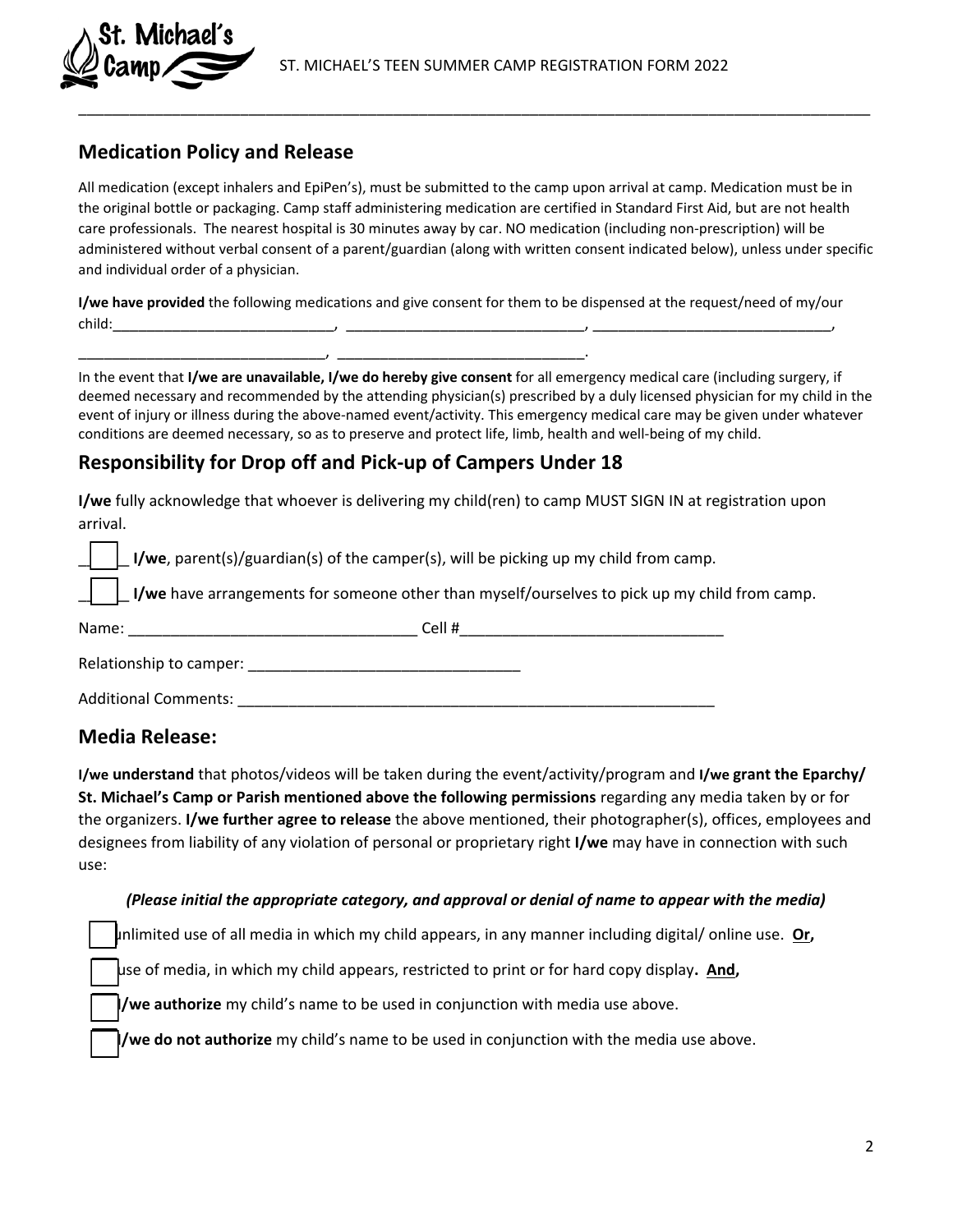

## **Conditions of Enrollment: (to be reviewed with Camper)**

- 1) **I/we understand** that the Camp Director reserves the right to dismiss a camper who in their opinion is a hazard to the safety and right of others, or who appears to have rejected the reasonable controls of camp. If this occurs, the fee is non-refundable. The parents or guardians in this case shall come to pick their child up at their own expense.
- 2) **I/we attest** that Provincial Health or equivalent medical insurance covers the camper.
- 3) **I/we** understand that, except in the case of minor illness, all attempts will be made to contact me regarding medical decisions and treatment (including camper age 16 to 18 minus one day) of my child/ward. However, I authorize camp staff to release the information on this form and approve emergency medical attention including hospitalization, anesthesia, surgery or injection of medication for the camper (or myself, if adult participant) when ordered by professional medical staff.
- 4) **I/we** will notify the camp in writing if any change occurs in the camper's health within 7 day prior to attending camp.
- 5) **I/we** understand that some activities are held off the main **St. Michael's Campsite**.
- 6) **I/we** have read this registration form with the camper and understand the conditions of enrolment and the cancellation policy and I agree to be responsible for the payment of all fees due to the camp.
- **7) The novel coronavirus, COVID-19, has been declared a worldwide pandemic by the World Health Organization and remains an on-going threat. I/we understand and accept the risk of the COVID-19 virus or other diseases my child(ren) may be exposed to while attending St. Michael's Camp, despite the precautions St. Michael's Camp has taken which were established in accordance with the local health authority directions and guidelines. Camper's participation in activities is voluntary and it is acknowledged that risks may include contraction or exposure to COVID-19 or any other contagious disease, and that any exposure or infection may result in personal injury, illness, disability or death.**
- 8) You may be eligible to receive funding to send your child to camp through generous sponsors, please inquire with **St. Michael's Camp** to fill out the application form for possible funding.

**Initials: Parent/Guardian \_\_\_\_\_\_\_\_\_** 

## **Liability Release & Parent/Guardian Signature**

In signing below, **I/we hereby also acknowledge** that:

- 1. I/we have read, understand the conditions of registration and affirm the accuracy of the information given, to the best of my knowledge, and affirm the consents provided herein;
- 2. I/we have read through the forgoing with our child, as appropriate, and they understand their obligation to adhere to camp rules;
- 3. Sufficient information has been provided by the event coordinators with respect to the planned activities, duration, location, method of transportation/sleeping arrangements (if applicable), participants and supervision;
- 4. **I/we** understand that **I am/we are** welcome to attend or drop in at any time during the event/activity/program.

**I/we** hereby waive, release and discharge any and all claims for damages for personal injury, property damages or which may hereafter occur to me as a result of participation in camp activities. This release is intended to discharge in advance The Ukrainian Catholic Episcopal Corp of Sask., St. Michael's Camp, Parishes, its Board of Directors, officials, officers, employees, volunteers and agents from liability, even though that liability may arise out of perceived negligence on the part of persons mentioned above. **I/we** agree to observe safety procedures and practices for camp activities at all times. It is understood that some recreational activities involve an element